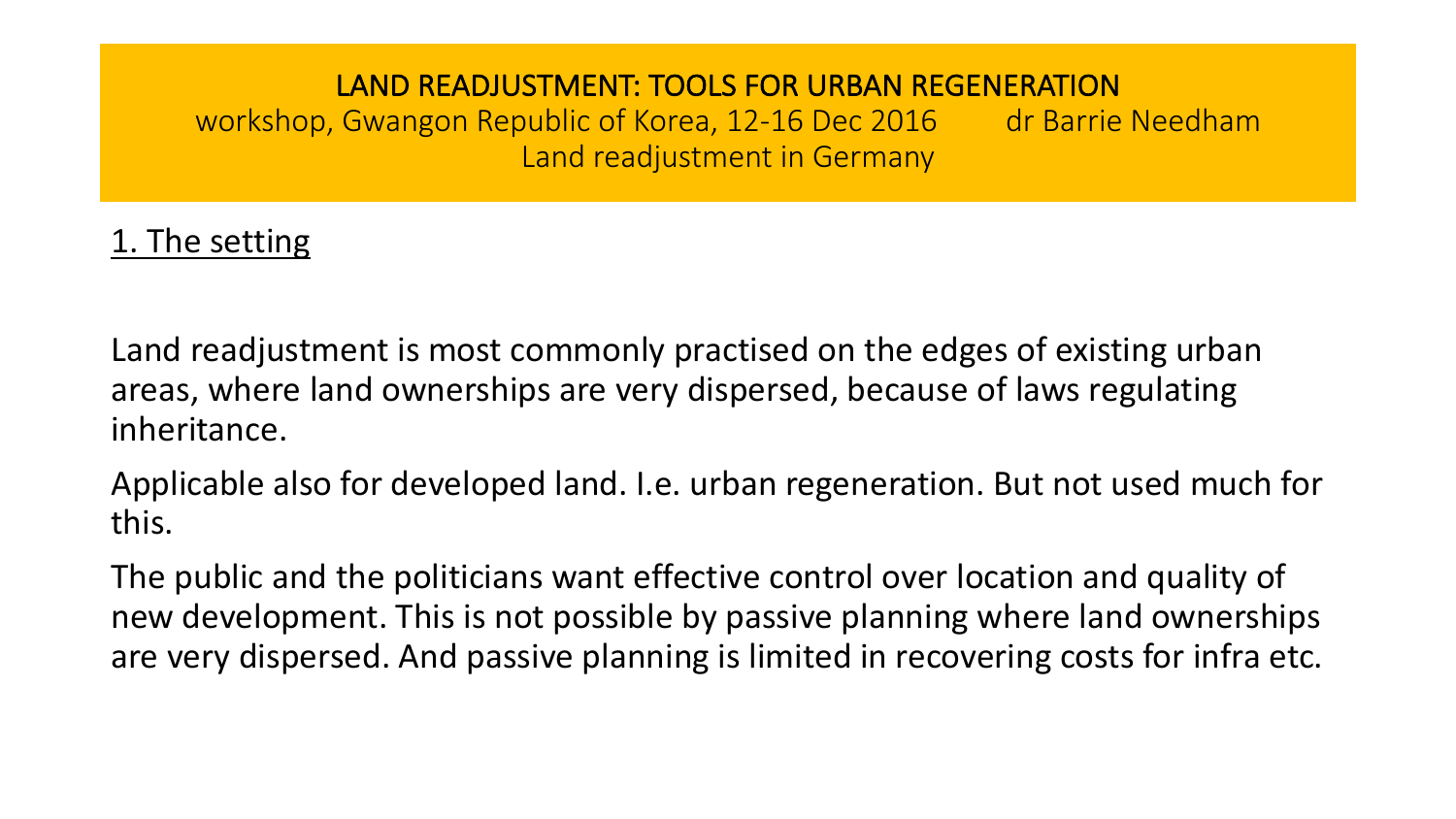workshop, Gwangon Republic of Korea, 12-16 Dec 2016 dr Barrie Needham Land readjustment in Germany

# 2. Procedures

Two possible forms of land readjustment;

- compulsory: imposed and exercised by the municipality;
- negotiated: the existing owners agree among themselves to readjust their ownerships according to the land-use plan.

For the compulsory readjustment (amtliche Baulandumlegung);

- the authorised agency is the municipality.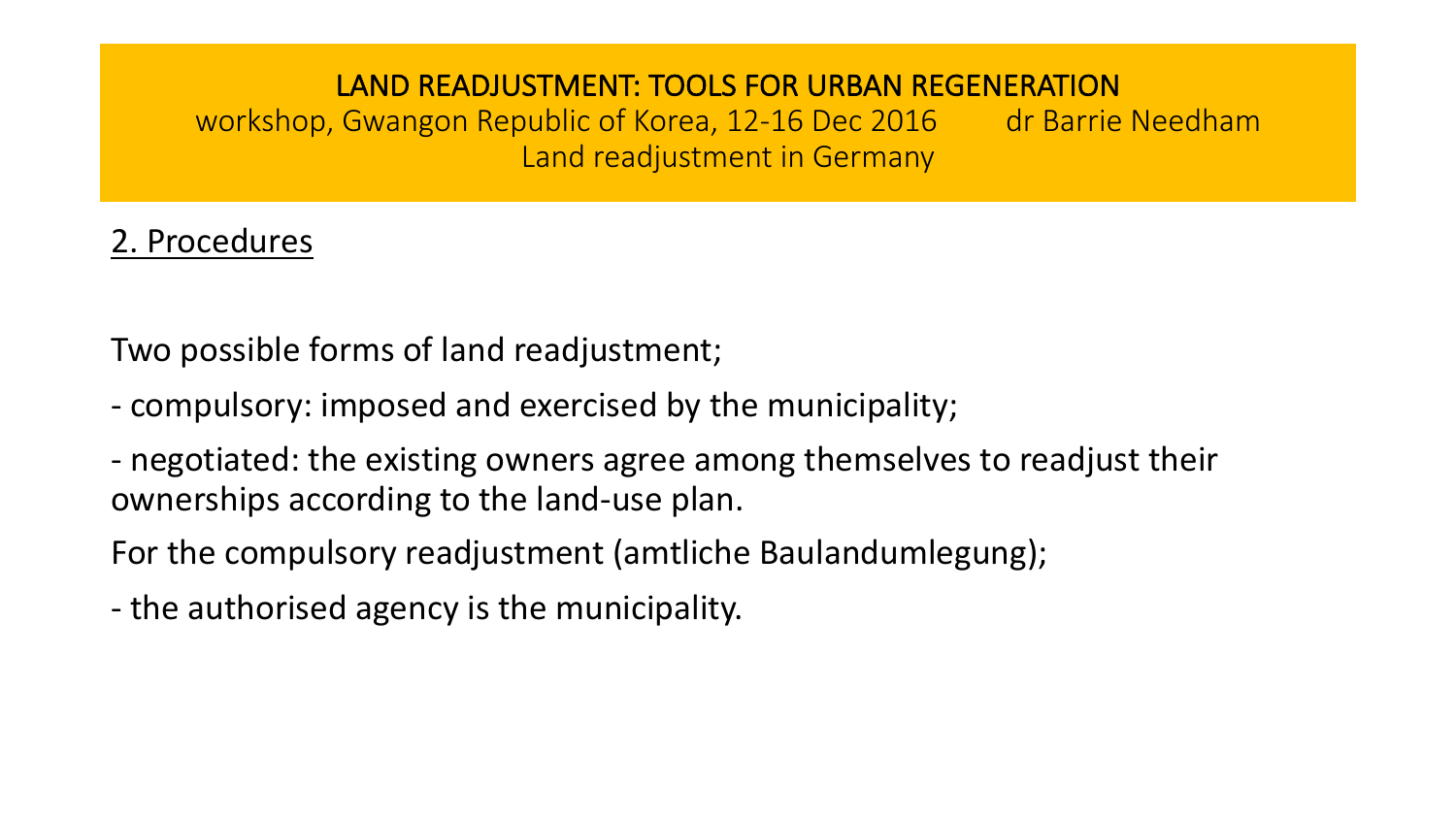workshop, Gwangon Republic of Korea, 12-16 Dec 2016 dr Barrie Needham Land readjustment in Germany

## 2. Procedures (special features)

- starting the procedures freezes changes of land uses and transfer of rights in land;

- a standard for the redistribution of readjusted land is selected;

: standard of relative value / standard of relative size;

- municipality may retain a fraction of the land for public uses;

: this must not exceed 30% of the readjusted land;

: if the land is being readjusted for a second time, the fraction may not exceed 10%;

- if after reallocation the actual value of the land received is less than the 'fair' value (according to the standard of relative value of the standard or relative size), the owner is entitled to compensation;

- if someone prefers to leave his property idle, only under extraordinary circumstances can he/she be compelled to change it in accordance with the new plan.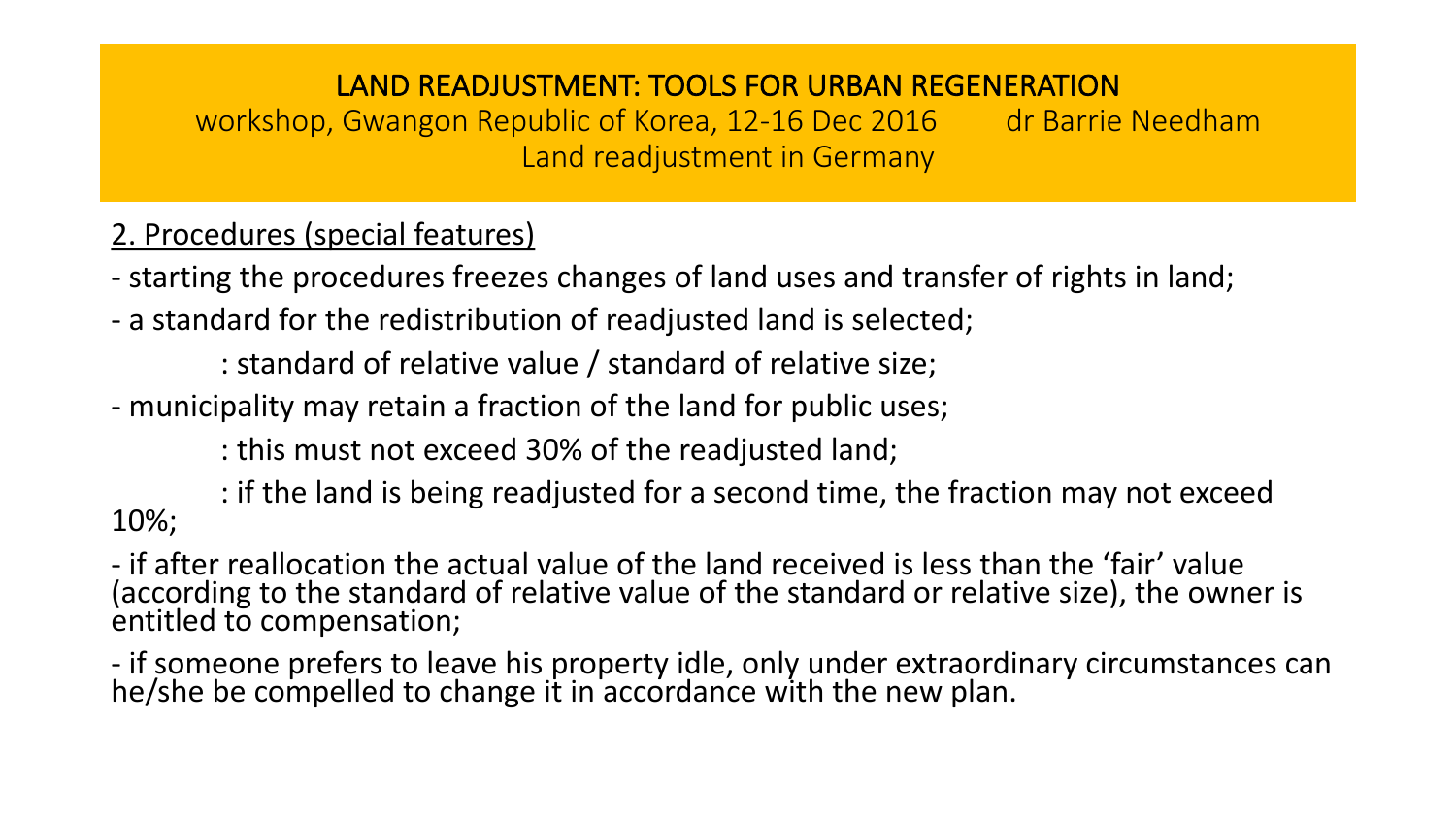workshop, Gwangon Republic of Korea, 12-16 Dec 2016 dr Barrie Needham Land readjustment om Germany

## 3. The experience

In practice, most land readjustment projects are decided by negotiated agreements. 

Nevertheless, legally they are registered as compulsory, in order to benefit from tax advantages etc.;

- 'consenting compulsory land readjustment' (vereinbarte amtliche Umlegung);
- a 'carrot-and-stick' approach to land readjustment;

Most landowners included in a land readjustment project are happy with the procedures and the outcomes.

But: some are happy with their existing situation and do not want to change it.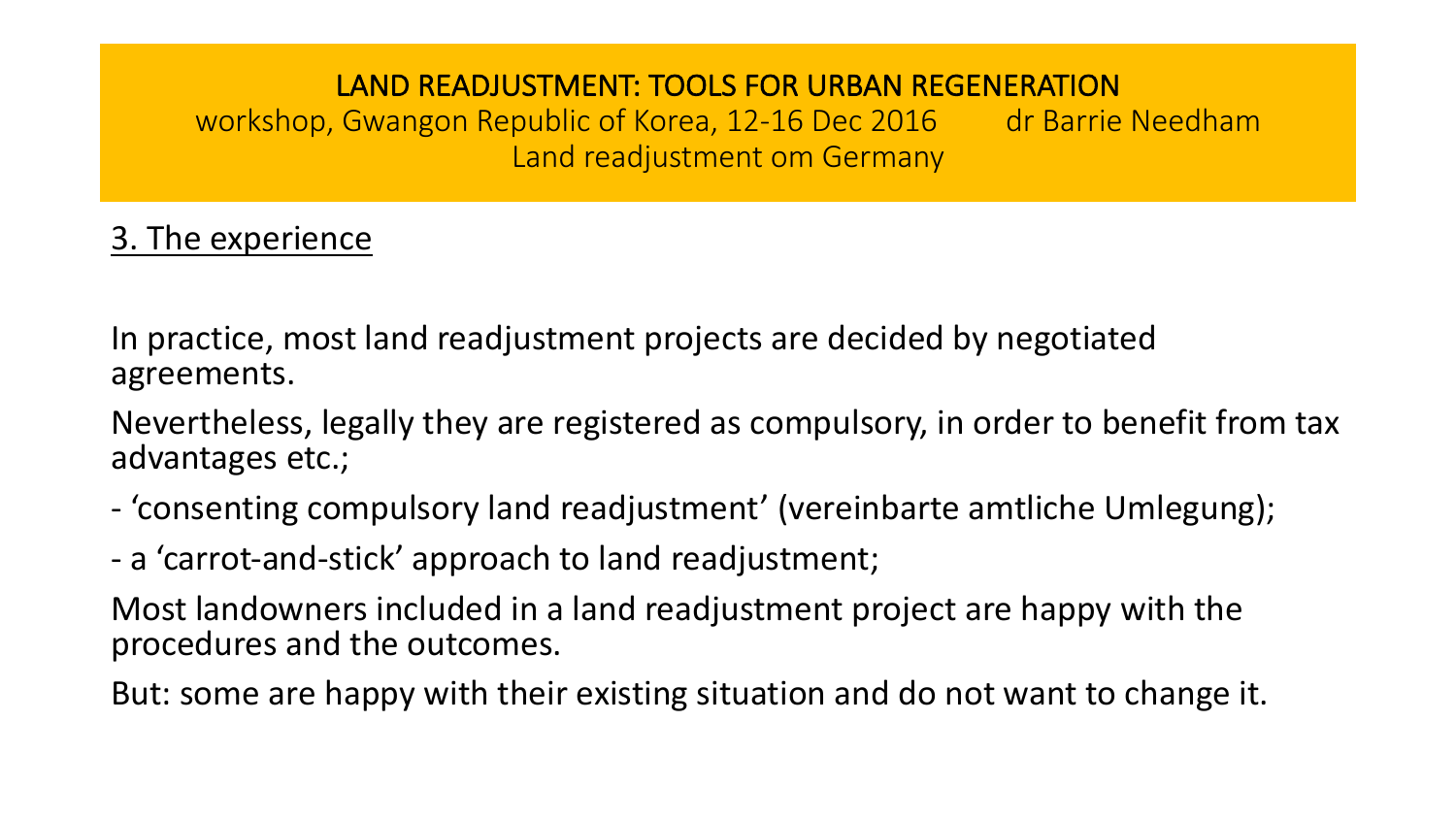workshop, Gwangon Republic of Korea, 12-16 Dec 2016 dr Barrie Needham Land readjustment in Germany

# 4. The legal challenge

A complaint was taken to the Federal Constitutional Court. The argument was that mandatory land readjustment is a 'taking', so the procedures should follow the procedures prescribed for that.

Court decision:

- "The law helps landowners to unfold the full freedom of their property by preparing land for development. If the existing boundaries remained unchanged, the land would never be used for building purposes."

- Baulandumlegung is for the good of (a few) private persons, whereas 'Enteignung' may be used only for the public good. Therefore, this form of land readjustment is not expropriation.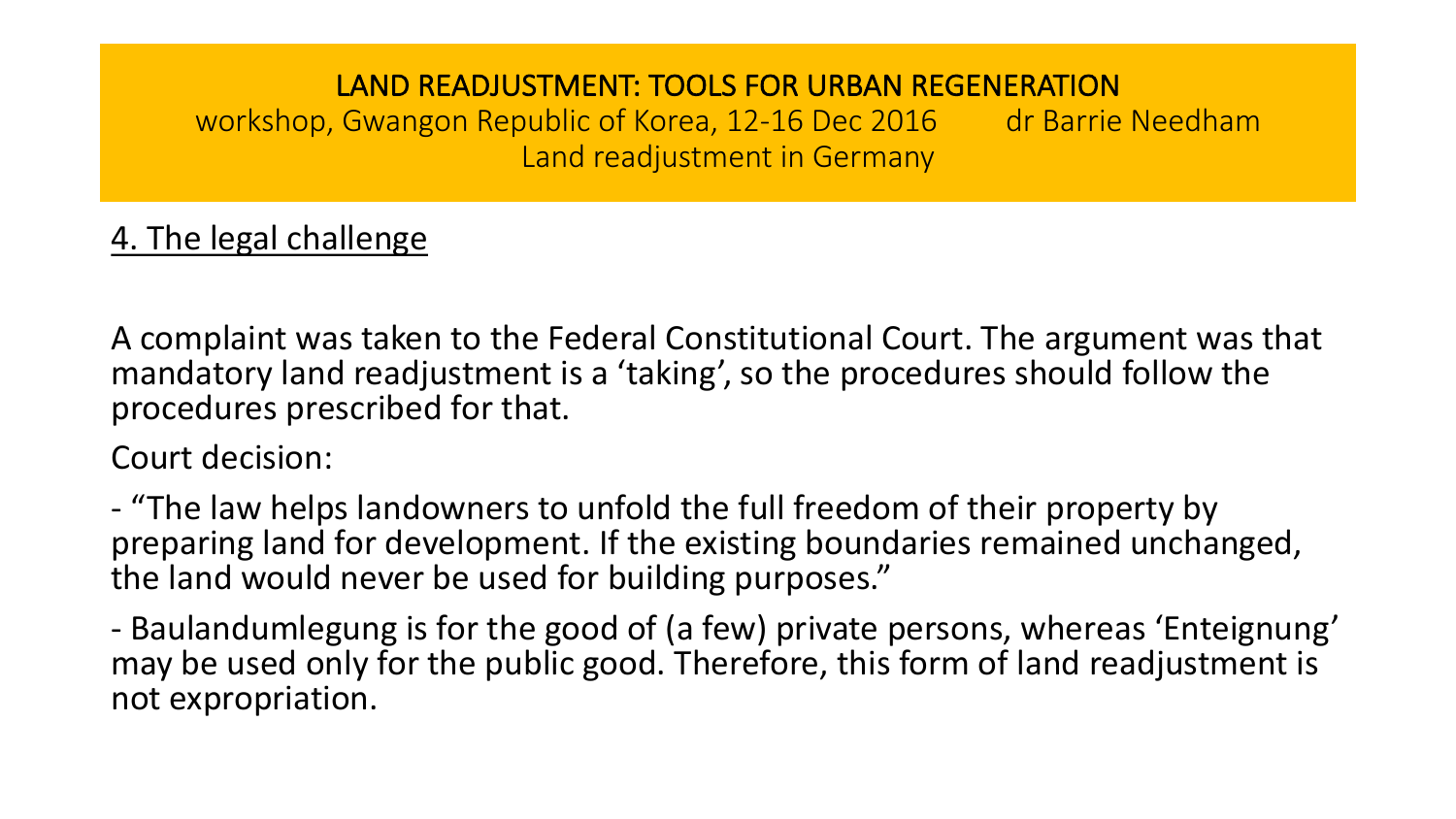workshop, Gwangon Republic of Korea, 12-16 Dec 2016 dr Barrie Needham Land readjustment in Germany

## 5. Alternatives for land readjustment in urban areas

Expropriation might be effective, but is politically unpopular; Land-use plan;

: municipality not allowed to capture development gain as such;

: but can require a contribution towards the costs of infrastructure etc. (Erschliessung). But with a maximum of 90% of those costs. And the municipality wants to be able to cover all the costs, also to cover the costs of additional facilities such as land for environmental compensation.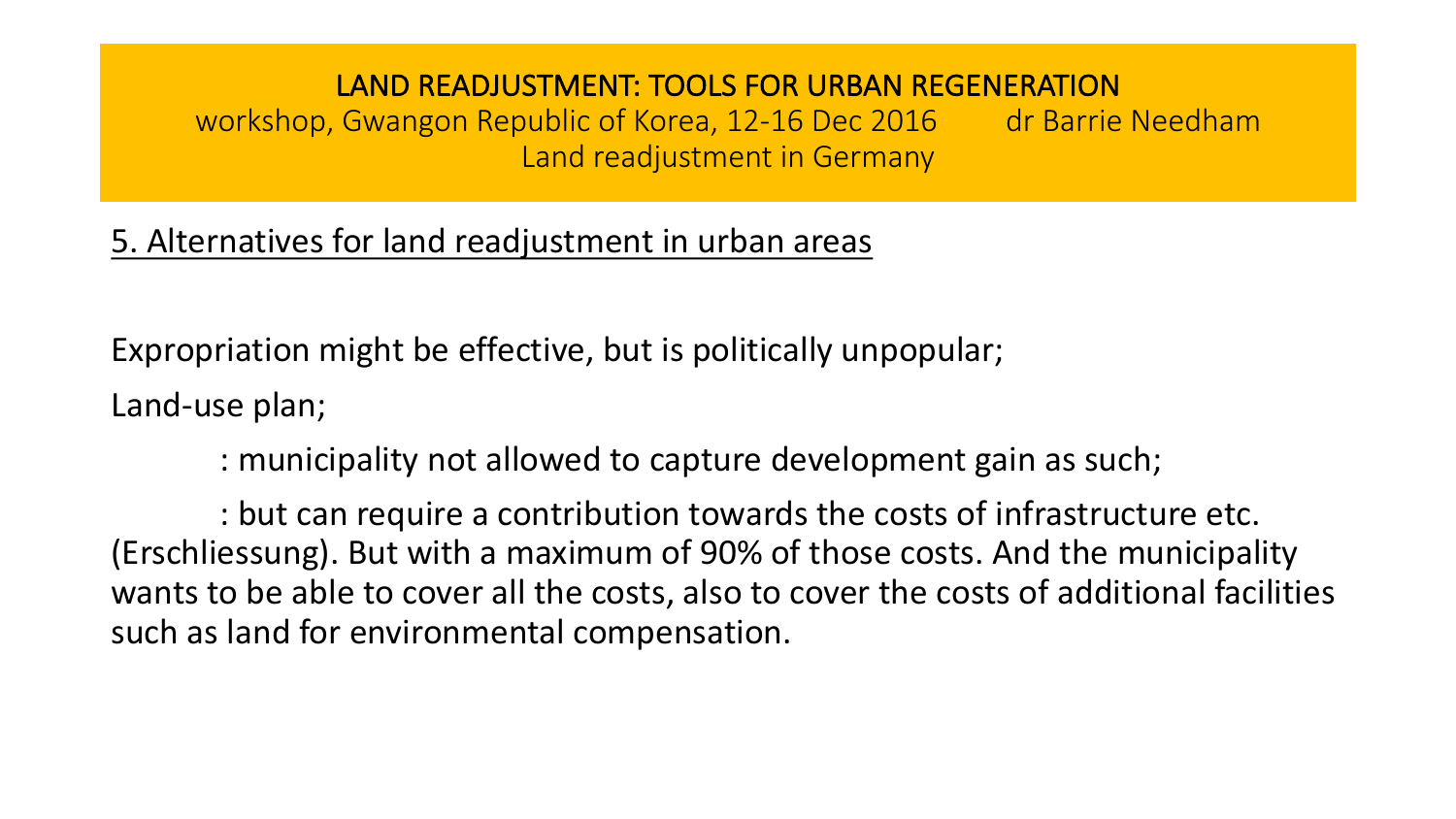workshop, Gwangon Republic of Korea, 12-16 Dec 2016 dr Barrie Needham Land readjustment in Israel

## 1. The setting

Most land (93%) is owned freehold by the state, but disposed of to others, public and private, on long leases.

All property rights are strongly protected by law, especially against expropriation, and long leases are protected as strongly as freehold;

Complicated land ownership patterns with vested development rights;

Population growth and urban growth are high, so need for much urban development;

Potential building land is scarce and expensive, so providing land for public services is very expensive;

Municipalities are financially weak and have few ways of financing the provision of public services and public infrastructure;

Land readjustment is used for this purpose;

It is the preferred way of realising development schemes.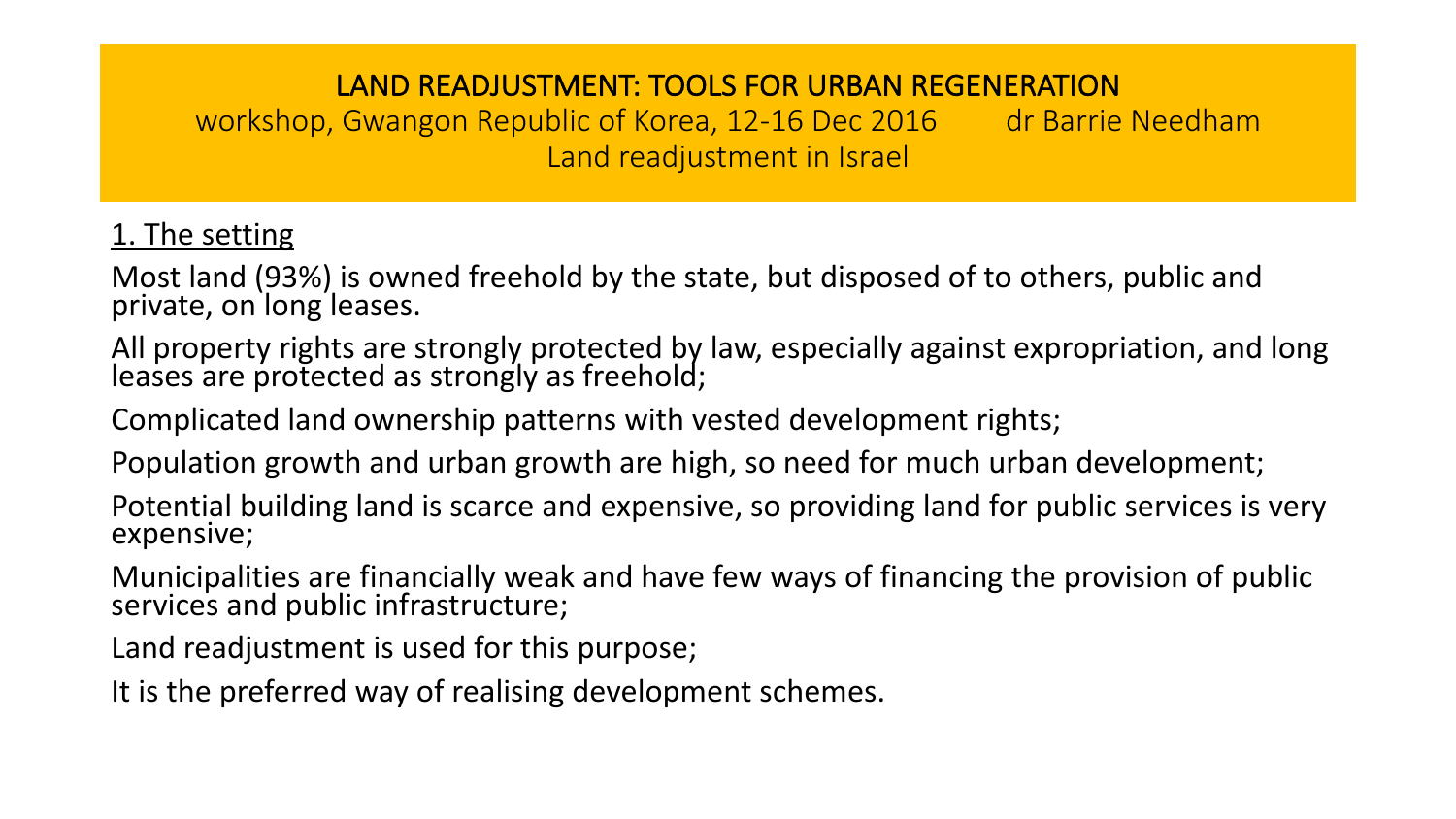workshop, Gwangon Republic of Korea, 12-16 Dec 2016 dr Barrie Needham Land readjustment in Israel

# 2. The procedures (special features)

The regular planning bodies (local planning commissions) are authorised to conduct land readjustment by embedding it in a local outline or detailed plan. No separate procedures specifically for land readjustment plans.

There are two tracks, consent and non-consent:

: consent: all owners agree. Then there are no further formal rules;

: non-consent (= compulsory): at least one owner does not agree. There are hold-outs. Then the special rules apply

e.g. each reallocated plot should be as close as possible to the original plot Even in consent cases, the formal rules are usually applied.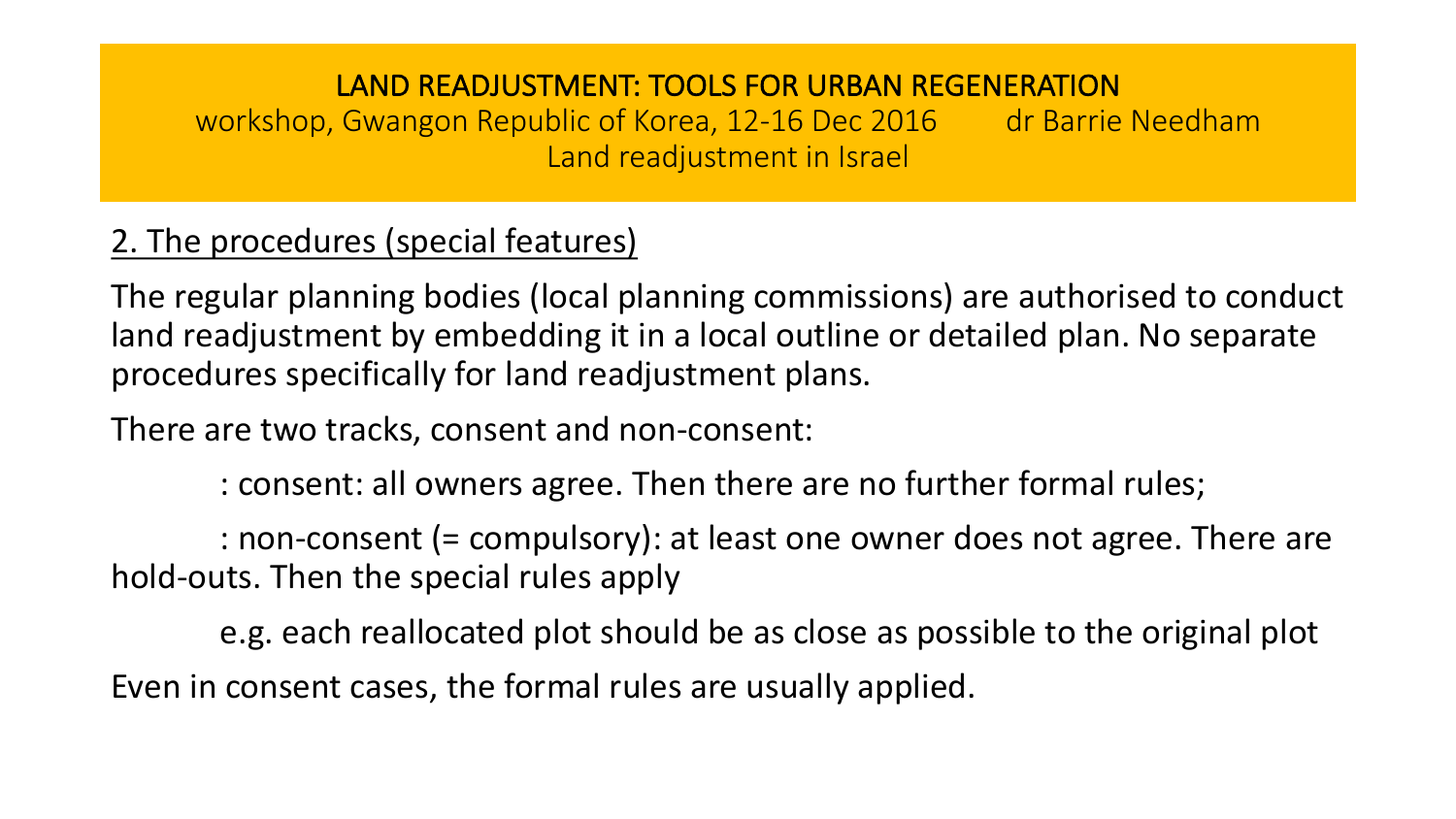workshop, Gwangon Republic of Korea, 12-16 Dec 2016 dr Barrie Needham Land readjustment in Israel

## 2. The procedures (special features)

Reallocation can produce not only separate plots for each original owner, but also plots in joint ownership. In such cases, the owner of a shared plot may demand a buy-out. Formally there are no other possibilities for an original owner to demand that he/she be bought out;

In practice, the resulting shared ownership is usually a condominium right, and the original owner gets an apartment of a size which matches the proportionality rule, and which is fully tradable. Moreover, the price then paid is often less than the new market value. So people do not want to demand that they be bought out.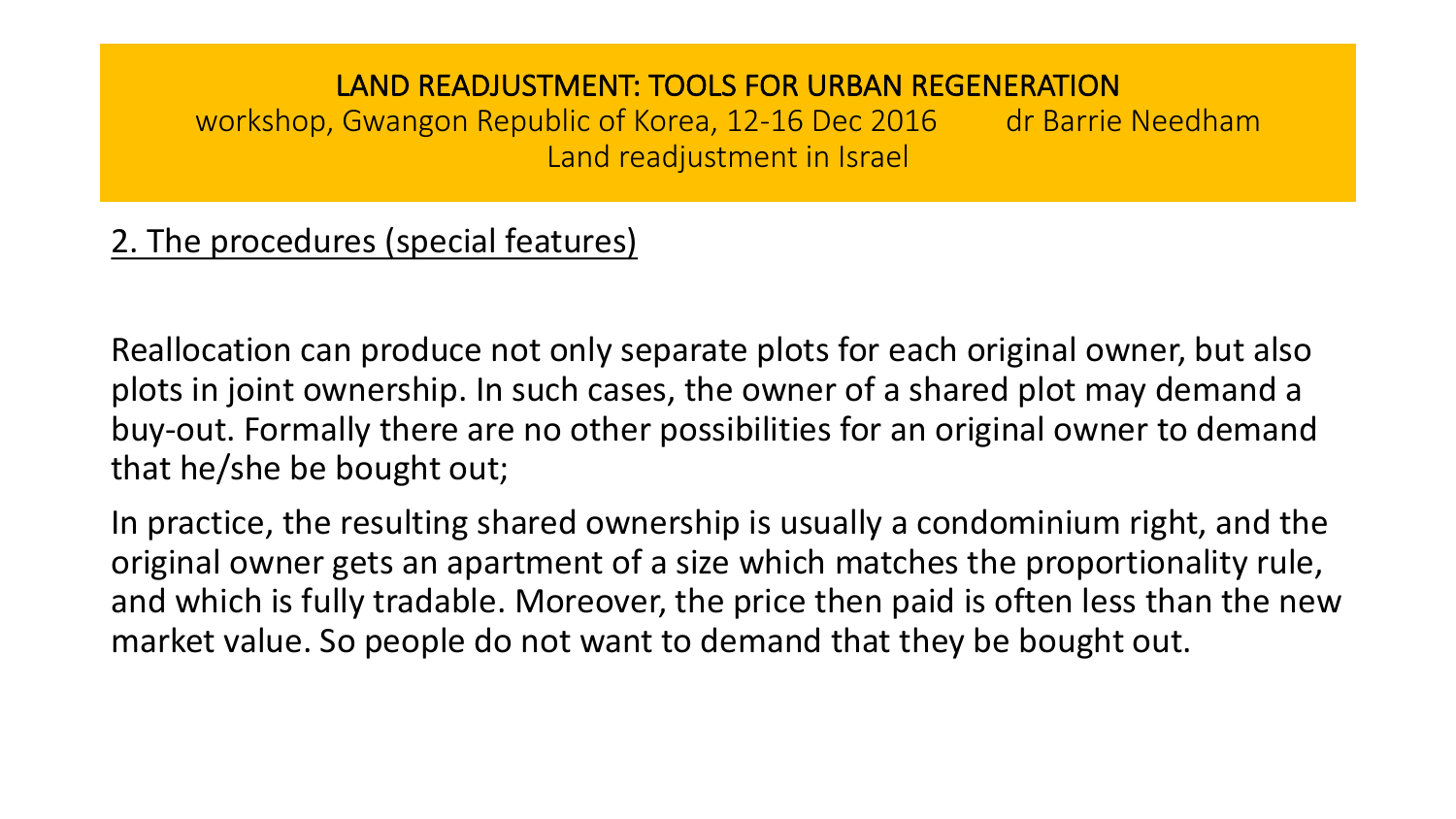workshop, Gwangon Republic of Korea, 12-16 Dec 2016 dr Barrie Needham Land readjustment in Israel

# 3. Alternatives to land readjustment

- expropriation. Severely limited, politically unpopular, municipalities have little money to pay the compensation, long and expensive procedures;

- regulatory takings. But the legal rules for compensation result in very expensive payments;

- negotiated dedication, when someone applies for planning permission which would increase the land value greatly (planning gain agreements).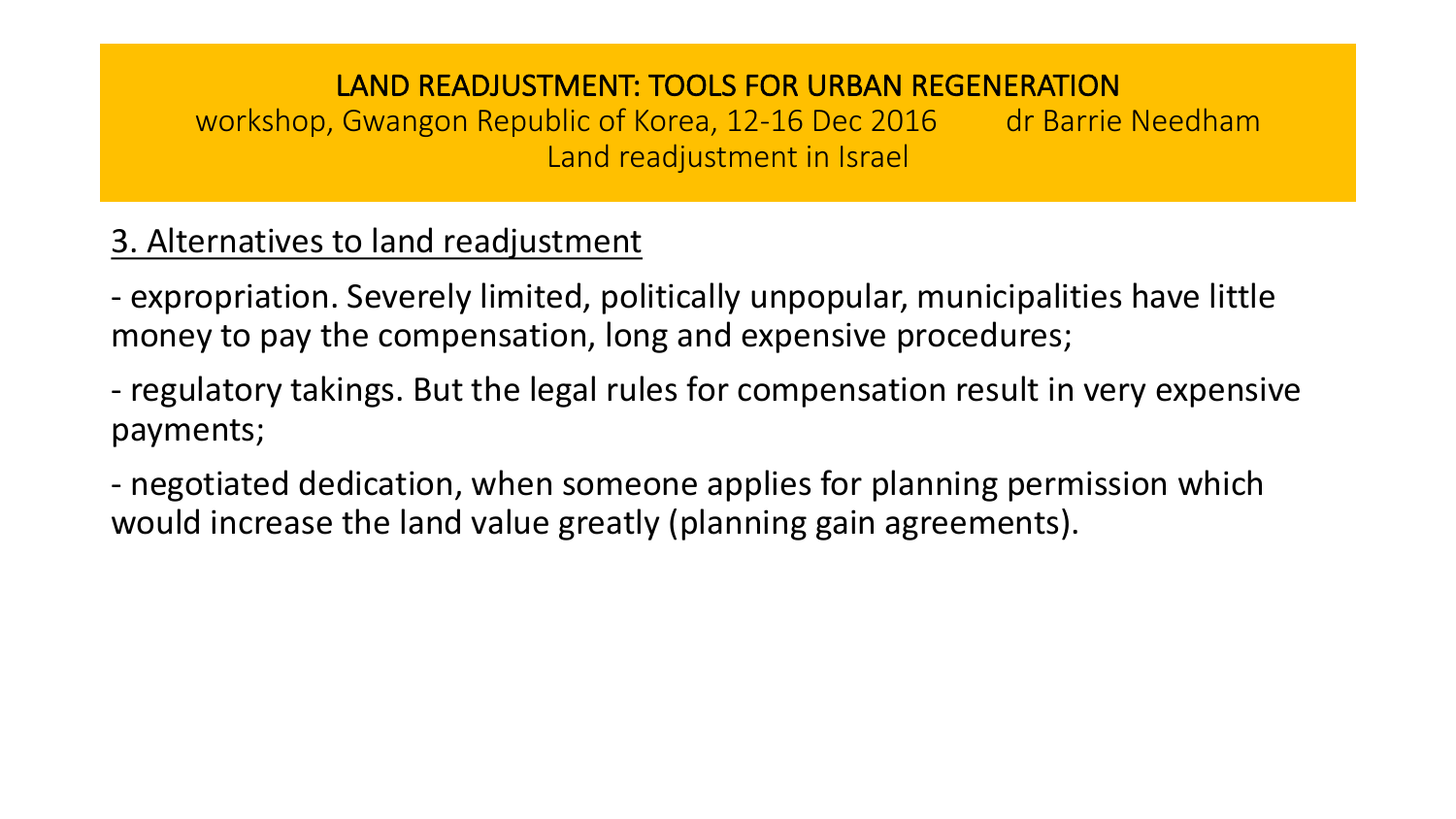workshop, Gwangon Republic of Korea, 12-16 Dec 2016 dr Barrie Needham Land readjustment in Israel

# 3. Alternatives to land readjustment (contd)

- compulsory dedication (planning agreements, etc.) whereby the granting of a planning permission is made legally conditional on making part of the land available for public needs. This is a strong possibility in Israel: up to 40% of the land area may be required, and for a variety of purposes (roads, playgrounds, schools health clinics, sports facilities, community buildings, even religious facilities). But:

: for most new developments, 40% is too little;

: the plots to which it can be applied are too small to assemble the plots which are required in the appropriate sizes and locations;

: the procedure is becoming increasingly contested.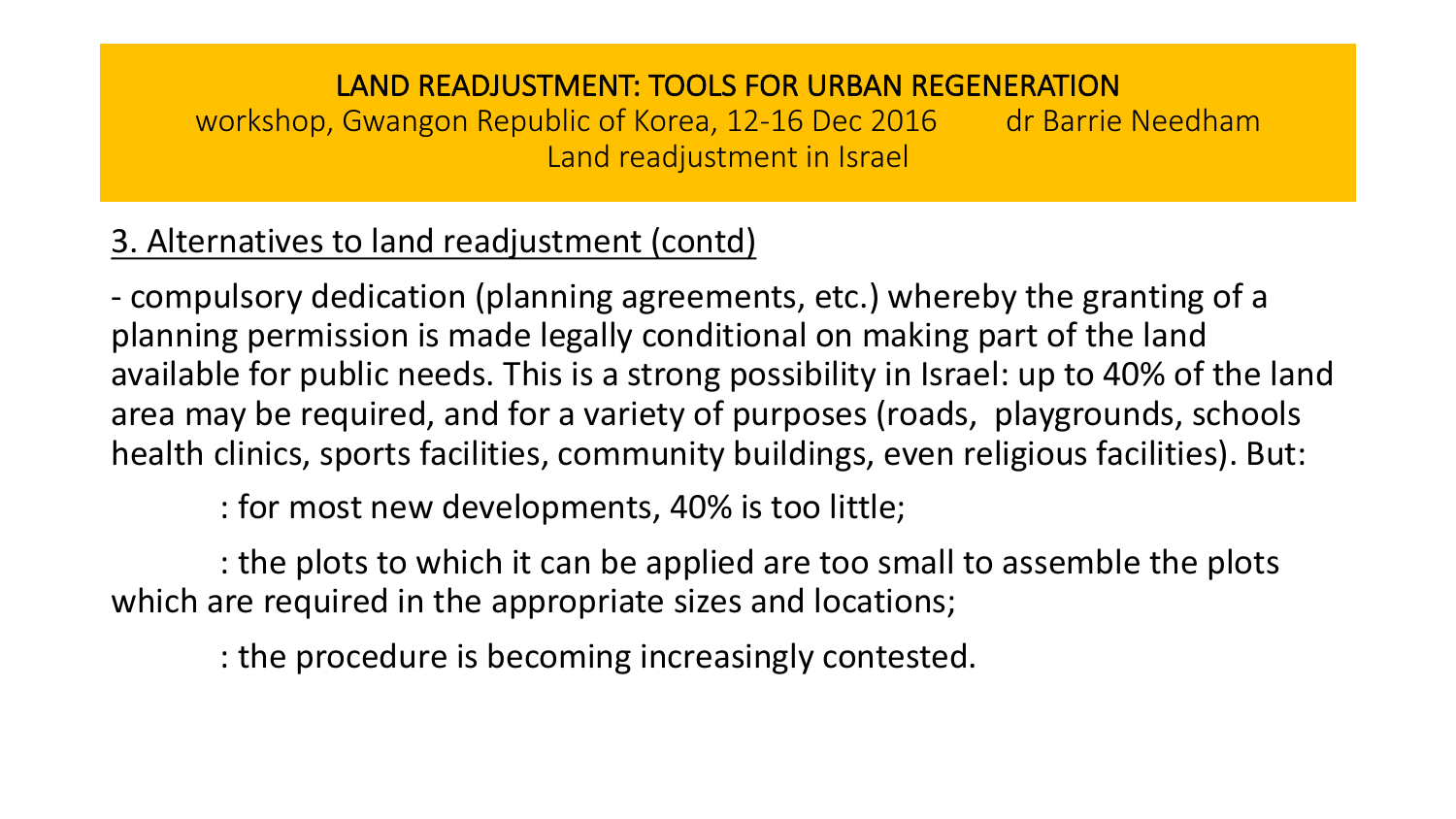workshop, Gwangon Republic of Korea, 12-16 Dec 2016 dr Barrie Needham Land readjustment in Japan

# 1. The setting

Reconstruction of Tokyo after the earthquake of 1923 and the reconstruction of Tokyo in the late 1940's;

Highly fragmented land ownership on the urban fringe, partly because of land reforms that deliberately broke up large holdings and redistributed them to the tenants;

Traditionally, little land in public use (e.g. for roads, schools, parks);

Extremely strong land ownership rights and strong political powers of land owners.

Land readjustment had been carried out in 30% of the total urban area (2003).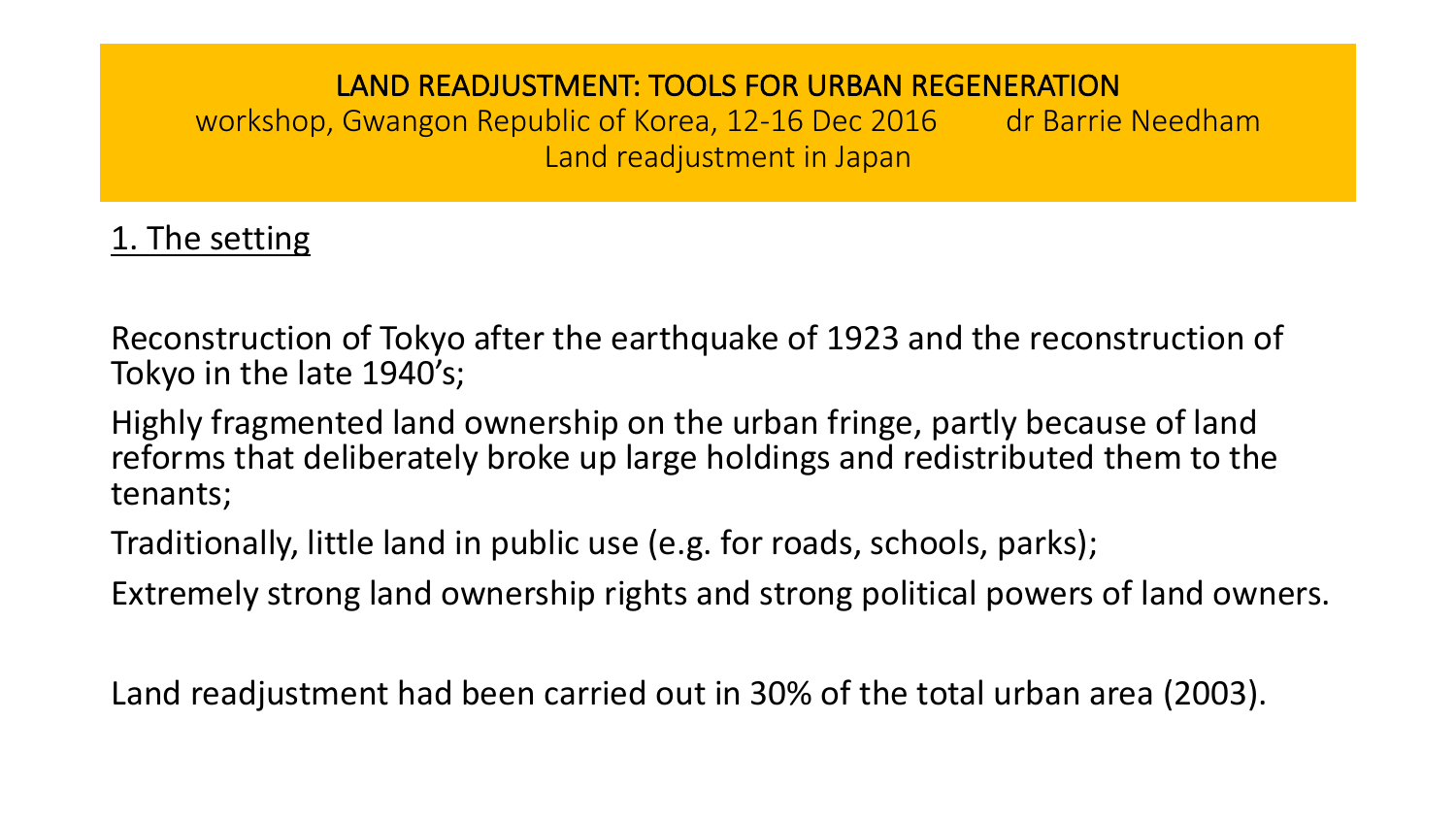workshop, Gwangon Republic of Korea, 12-16 Dec 2016 dr Barrie Needham Land readjustment in Japan

# 2. The procedures (special features)

Two sorts of sponsors (initiators):

- : an association of landowners;
- : local government;

A legal body is established to carry out the project. The board of directors must include members from the sponsoring agency, and in all cases it must include some landowners. Also, a council of landowner representatives is established.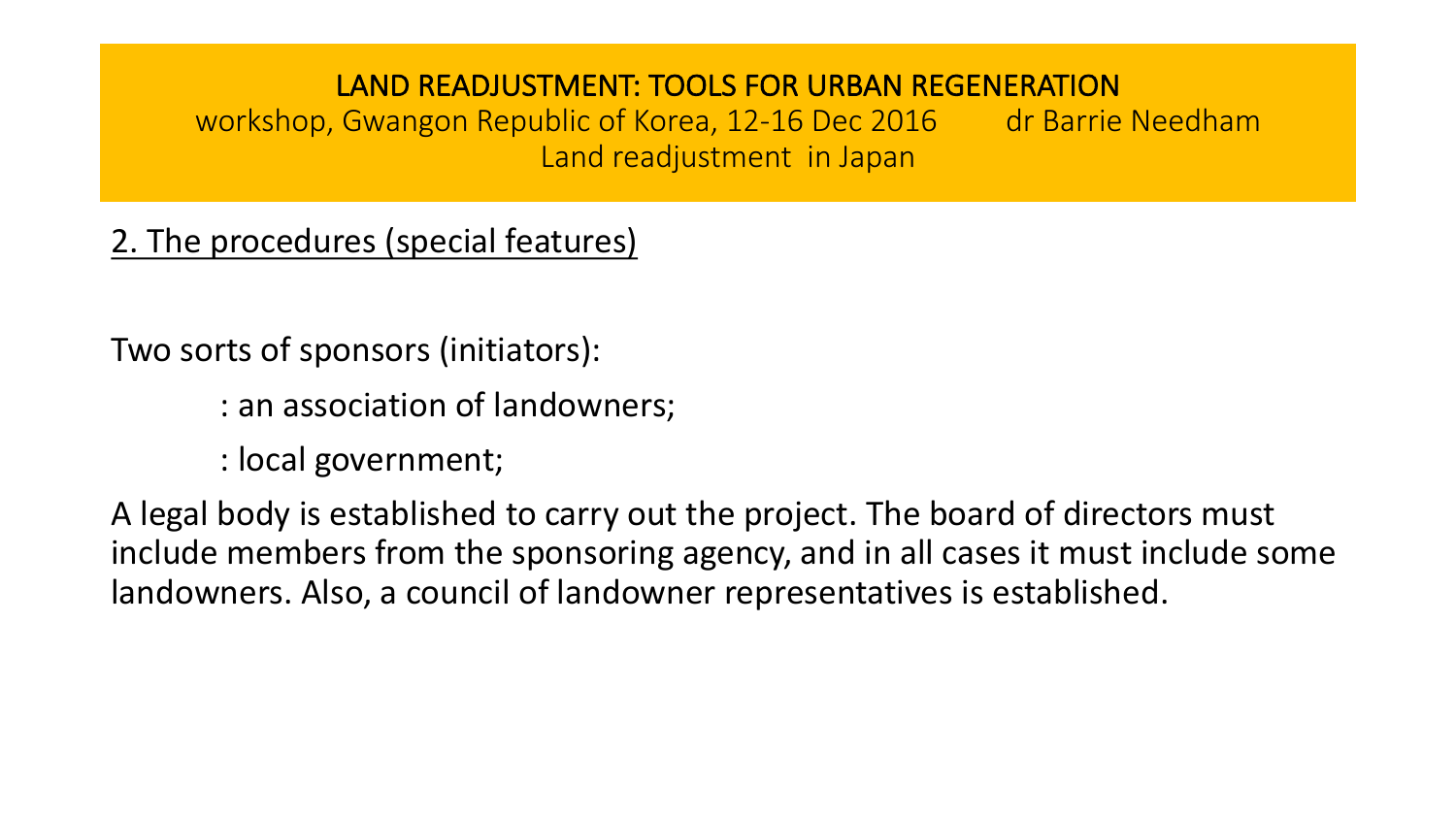workshop, Gwangon Republic of Korea, 12-16 Dec 2016 dr Barrie Needham Land readjustment in Japan

## 2. The procedures (special features)

The consent of landowners is solicited:

: for association-led projects, the legal requirement is that 66% of landowners owning 66% of the land must sign a contract consenting to the project;

: for local government projects, that is not necessary. But in practice, land readjustment projects are difficult to implement without a high degree of consensus. The rule of thumb is 80%;

: the replotting design, financial plan, project implementation plan and land contribution of each landowner must be approved. Again, for association-led projects, the legal requirement is that 66% of landowners owning 66% of the land must give their legal assent to the plan;

When the finances can be wound up, the project is finished and the organisation dissolved. If there is a financial shortfall, it must be paid by the project sponsor. Surpluses must be spent within the project area.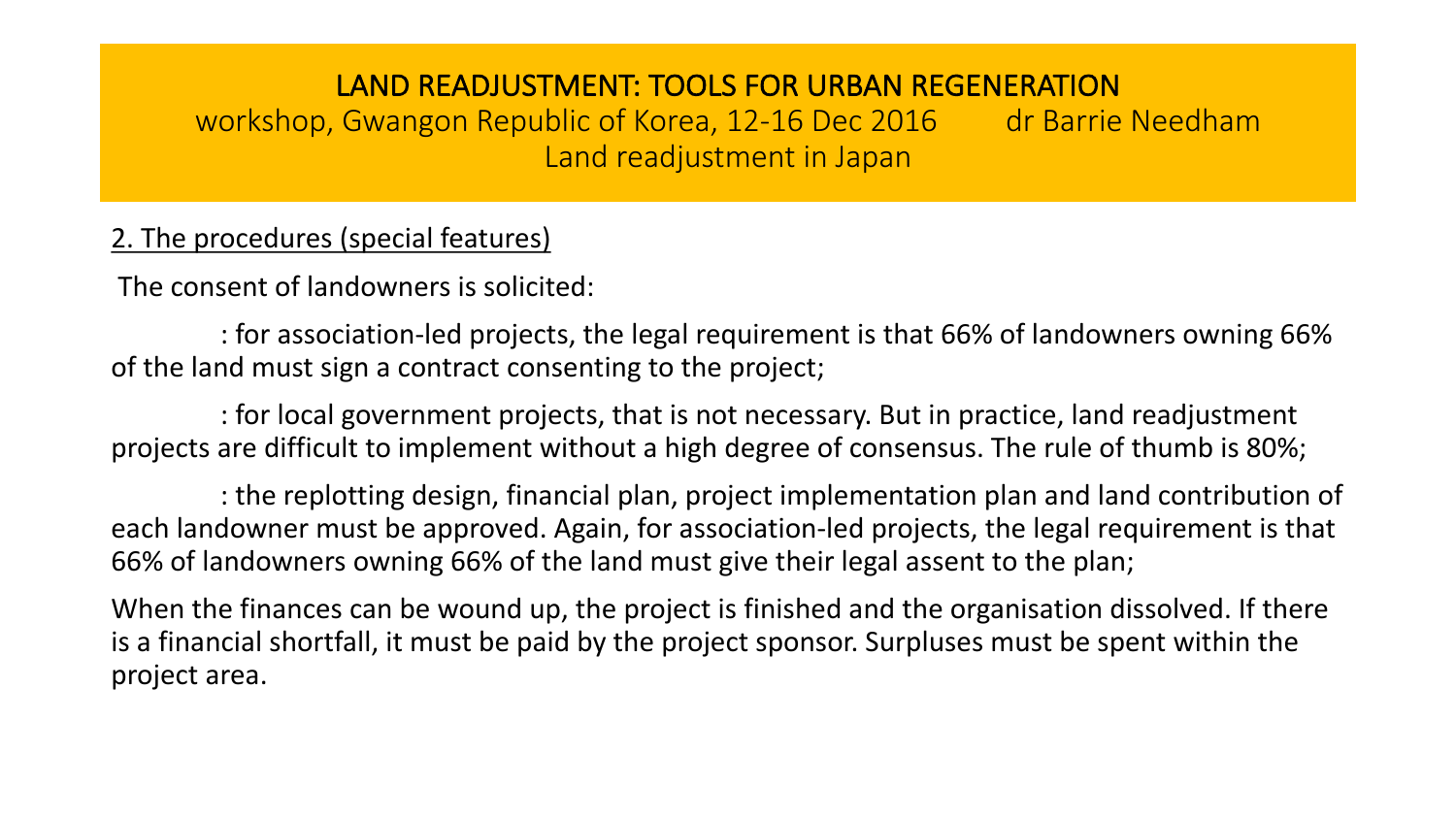workshop, Gwangon Republic of Korea, 12-16 Dec 2016 dr Barrie Needham Land readjustment in Japan

## 3. Alternatives to land readjustment

Expropriation:

: this is legally possible but in practice extremely difficult;

Land-use plan and development control;

: but land can be divided as-of-right, and land owners are able to develop plots<br>smaller than 1000 sq.m. without a development permit. Land owners can sell land at full<br>development value without bearing any costs of the in values;

Developer contributions:

: but mechanisms for ensuring that land developers provide basic public goods<br>such as local roads, sewer systems, local parks and even schools when they develop land to urban use are weak (especially when compared with some other countries). And local governments have little finance for acquiring the land and providing those facilities.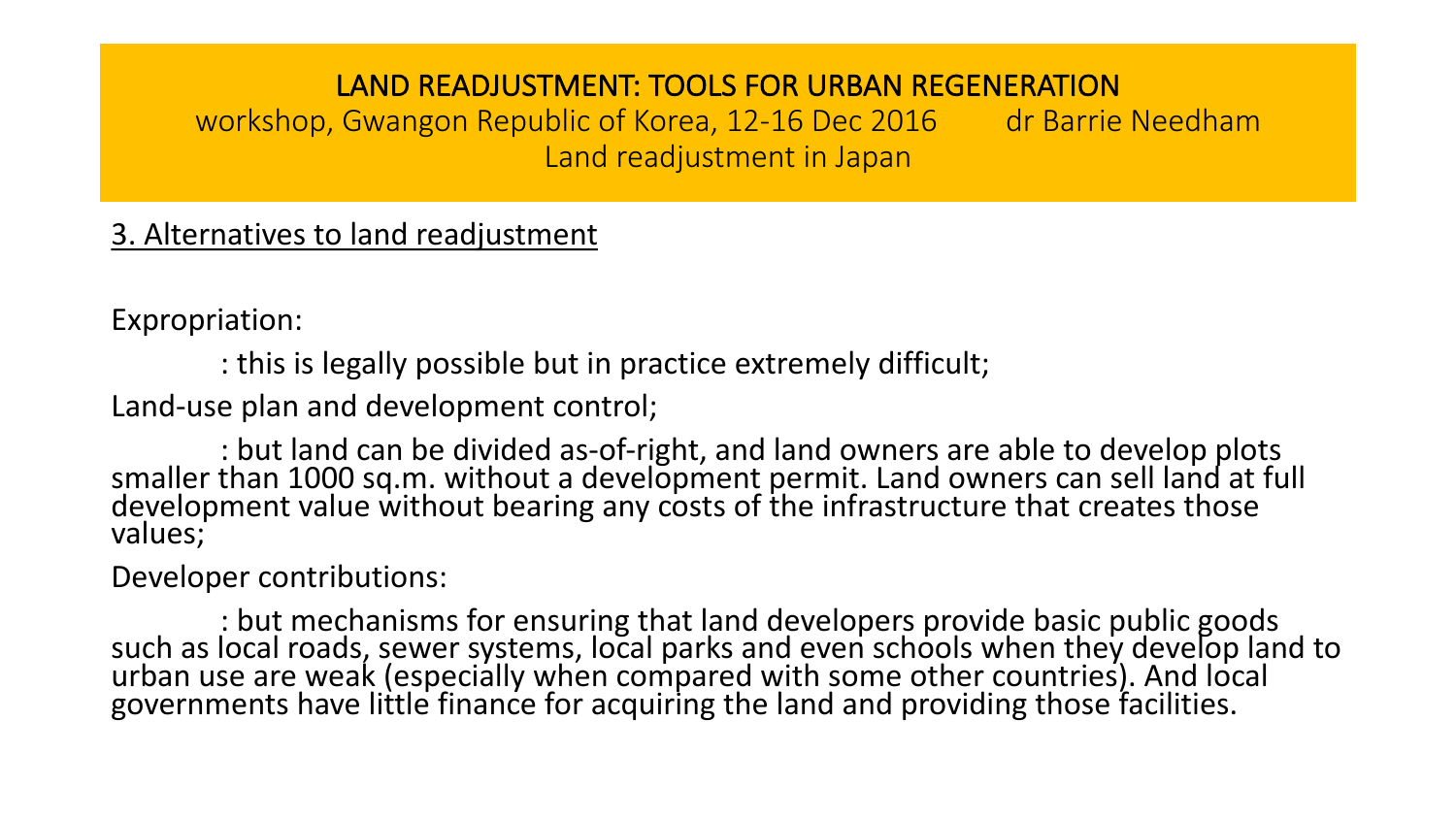workshop, Gwangon Republic of Korea, 12-16 Dec 2016 dr Barrie Needham Land readjustment in Japan

## 4. Why has land readjustment been so widely applied in Japan?

Japanese tradition of collaborative and consensual decision making and little emphasis on individualism, preference for working in groups, deference to authority, recognition of hierarchy;

But this is diminishing, and opposition to land readjustment projects is growing;

Nowadays, the most planned projects are abandoned – because of opposition -<br>before they are legally initiated;

Whether the provision of infrastructure will increase land values enough to offset the land contribution and the long project implementation (which can take 5 to 30 years) is difficult to calculate. And the collapse of the land market in Japan since 1992 together with the population decline makes such increases less likely.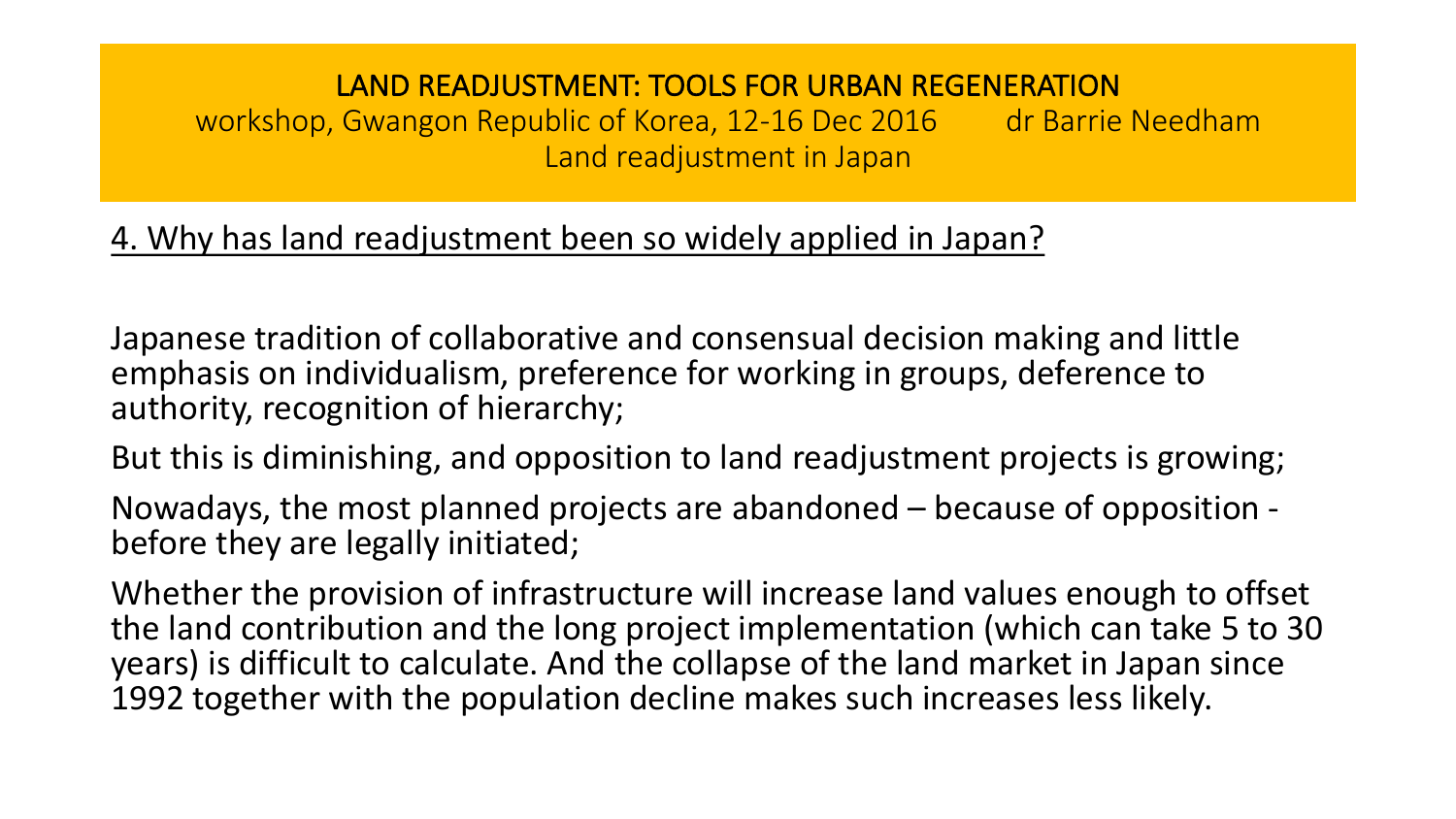workshop, Gwangon Republic of Korea, 12-16 Dec 2016 dr Barrie Needham Land readjustment in Japan

4. Why has land readjustment been so widely applied in Japan? (contd)

Local government has few other means of achieving basic infrastructure in areas of urban growth;

In practice, most land readjustment projects are initiated not by collaborating landowners, but by local governments;

If landowners participate, it is largely from self-interest.

In order to put pressure on landowners to participate:

: stricter control on land use change outside the built up area, in order to restrict<br>urban development without land readjustment (which results in urban sprawl);

: the possibility of downzoning land which is provisionally zoned for development,<br>if agreement to initiate a land readjustment has not been reached.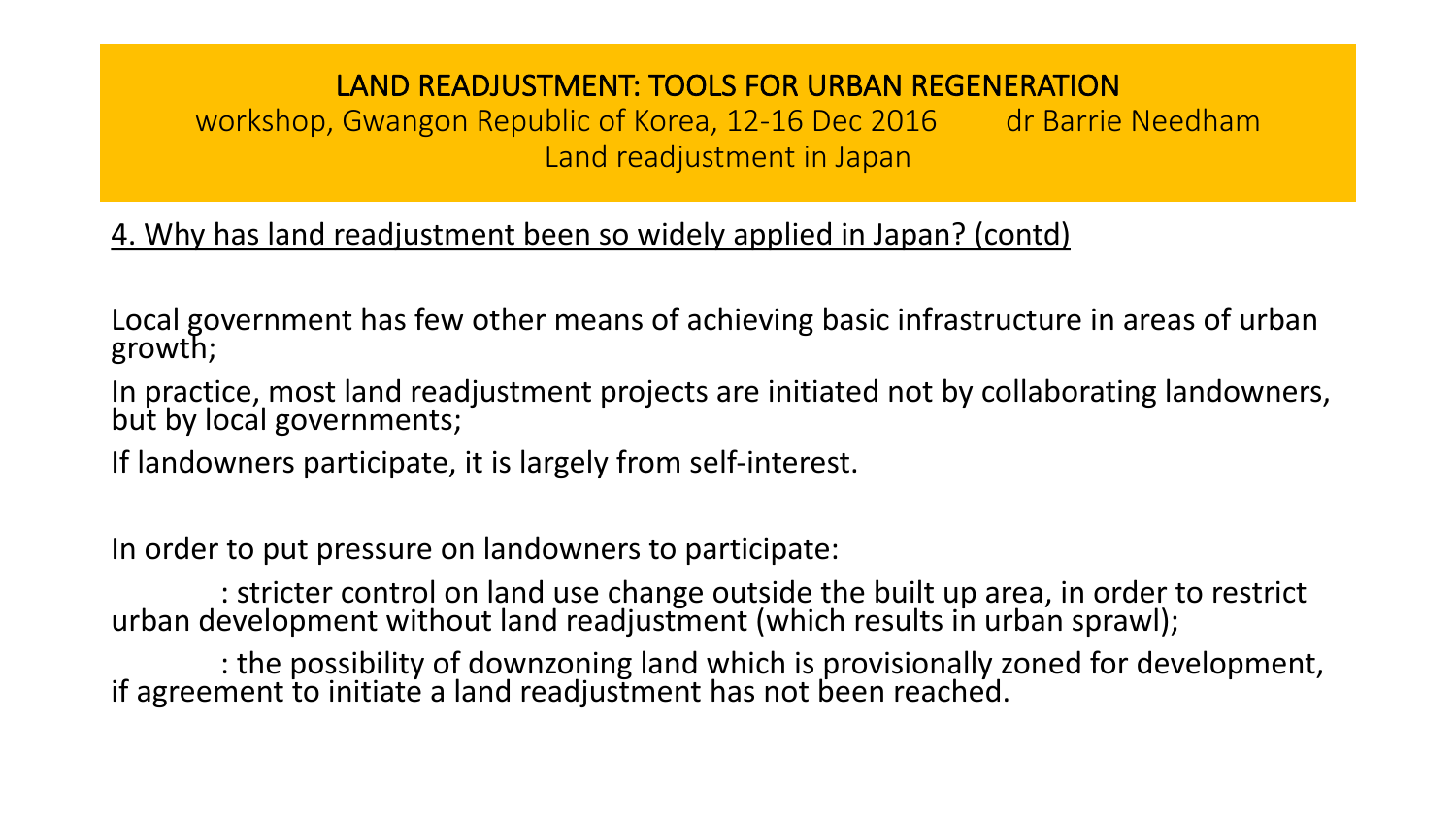workshop, Gwangon Republic of Korea, 12-16 Dec 2016 dr Barrie Needham Land readjustment in the Netherlands

# 1. The setting

Much of the land in the Netherlands was / is wet and low-lying;

In order to put it to productive use (for agriculture, building) is has first to be drained in one way or the other;

This cannot be done efficiently on a small scale;

In the Middle Ages it was done by monasteries, water boards, feudal landlords;

Since the beginning of the  $20<sup>th</sup>$  century, by municipalities;

The result is large areas of land suitable for integrated development (either agriculture or urban): de facto land assembly;

And a long tradition of active public involvement in land, with the citizens trusting public bodies to do that honestly and openly (the 'water hypothesis').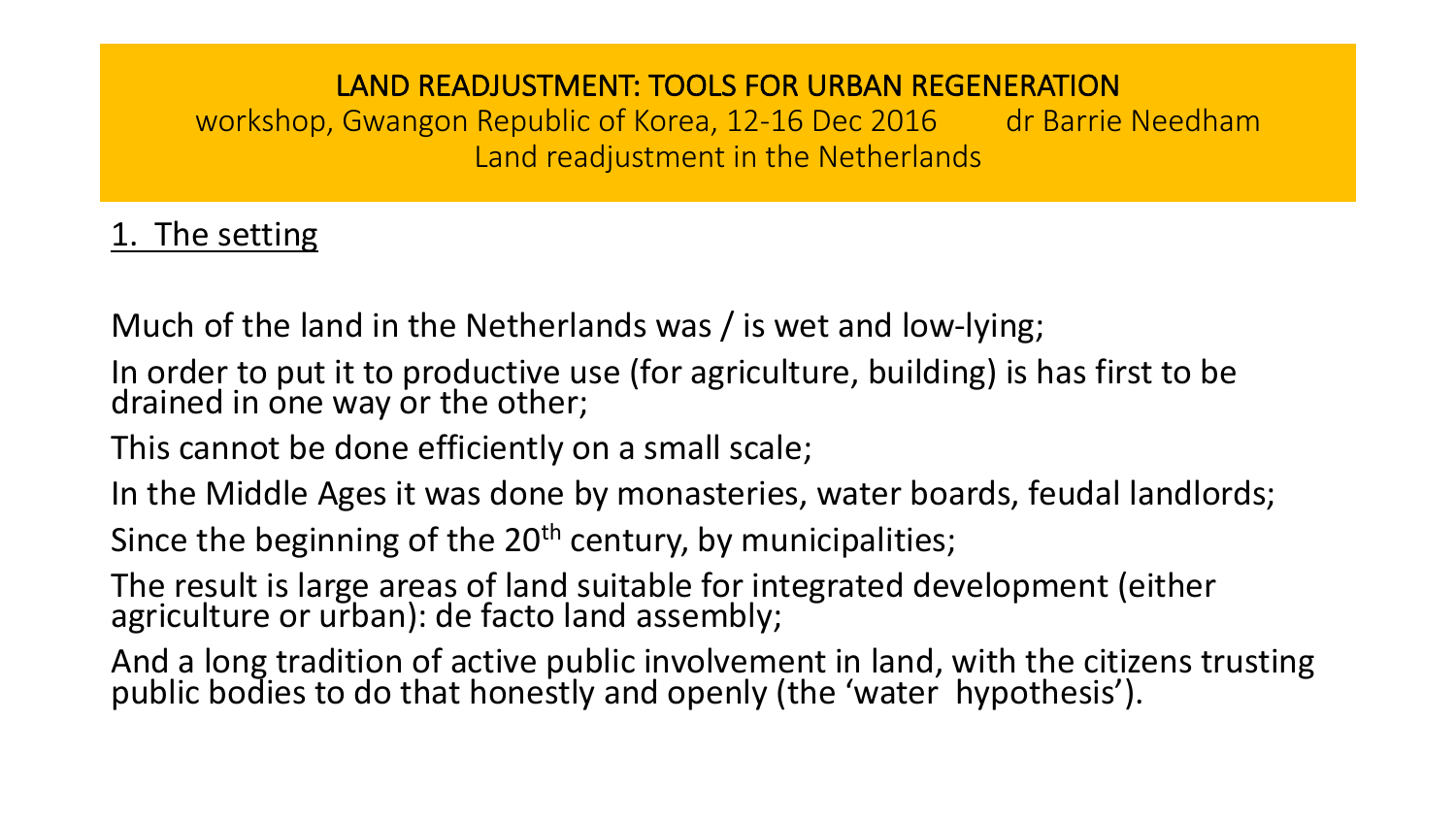workshop, Gwangon Republic of Korea, 12-16 Dec 2016 dr Barrie Needham Land readjustment in the Netherlands

# 2. Four types of land readjustment

a) To consolidate dispersed agricultural land holdings, so that the new holdings can be farmed more efficiently (ruilverkaveling).

This has been practised on a very large scale. More than two thirds of the total agricultural land in the Netherlands has been consolidated, reallocated or readjusted and improved or reclaimed during the second half of the twentieth century. And it has determined the present form of rural Netherlands.

It is not the subject of this workshop.

But it has produced conditions which are relevant for *urban* land readjustment in the Netherlands (see below).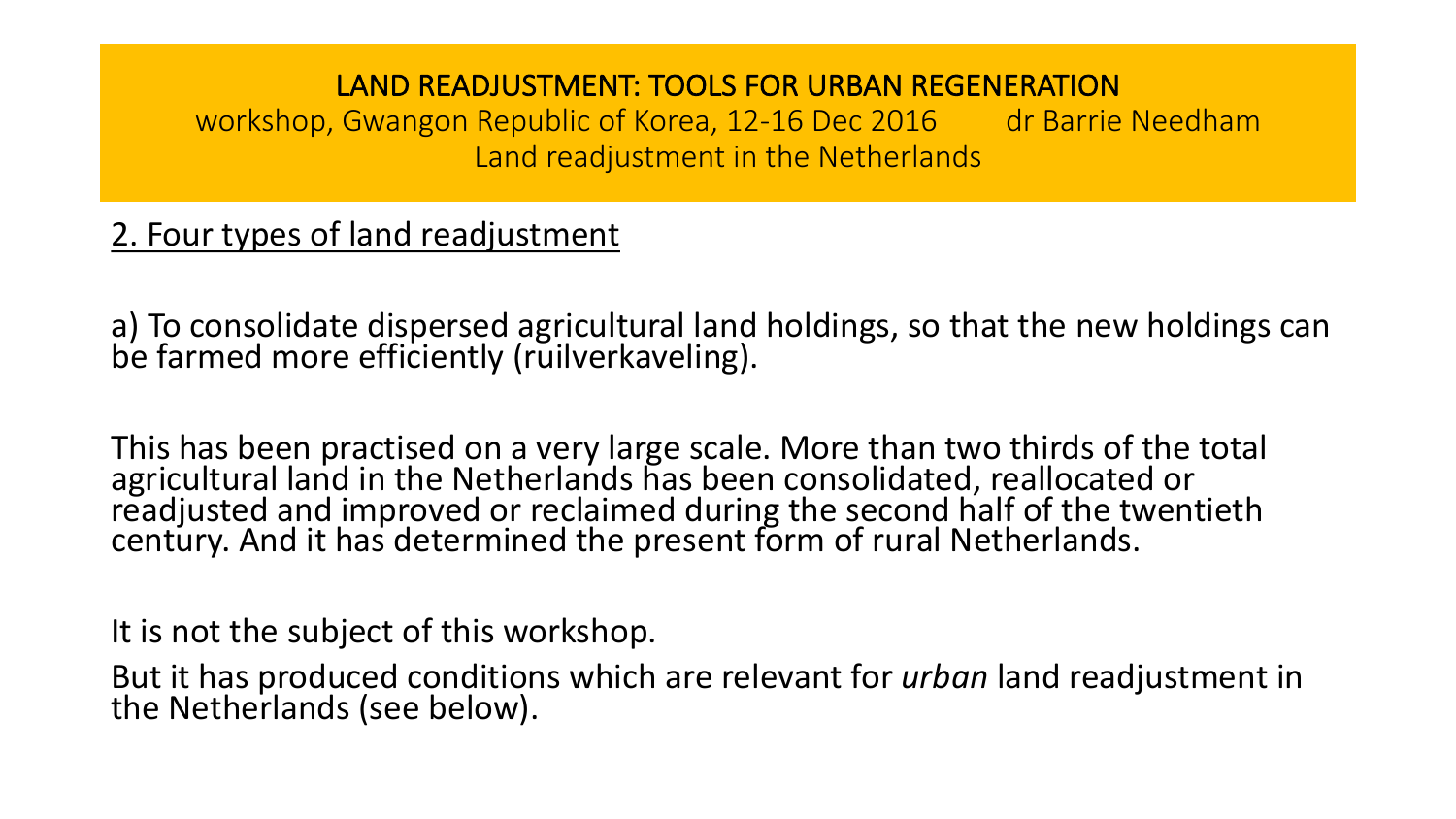workshop, Gwangon Republic of Korea, 12-16 Dec 2016 dr Barrie Needham Land readjustment in the Netherlands

b) For the development of new urban areas (1).

Most new urban development since the end of the WWII has been carried out in the following way:

: the municipality makes a plan for the new development;

: it acquires all or most of the land within the plan area. Often this has then to be drained before it can be serviced for building upon;

: it divides the land into building plots, puts in roads and services, allocates land for schools, parks, etc.;

: disposes of the building plots to developers (public and private) at prices which at the least cover the costs. In this way, it is a form of value capturing.

This is land readjustment in the sense that dispersed land holdings (agricultural) are acquired by one agency and assembled so that the whole area can be developed in an integrated way. But: the new building plots are not offered back to the original owners.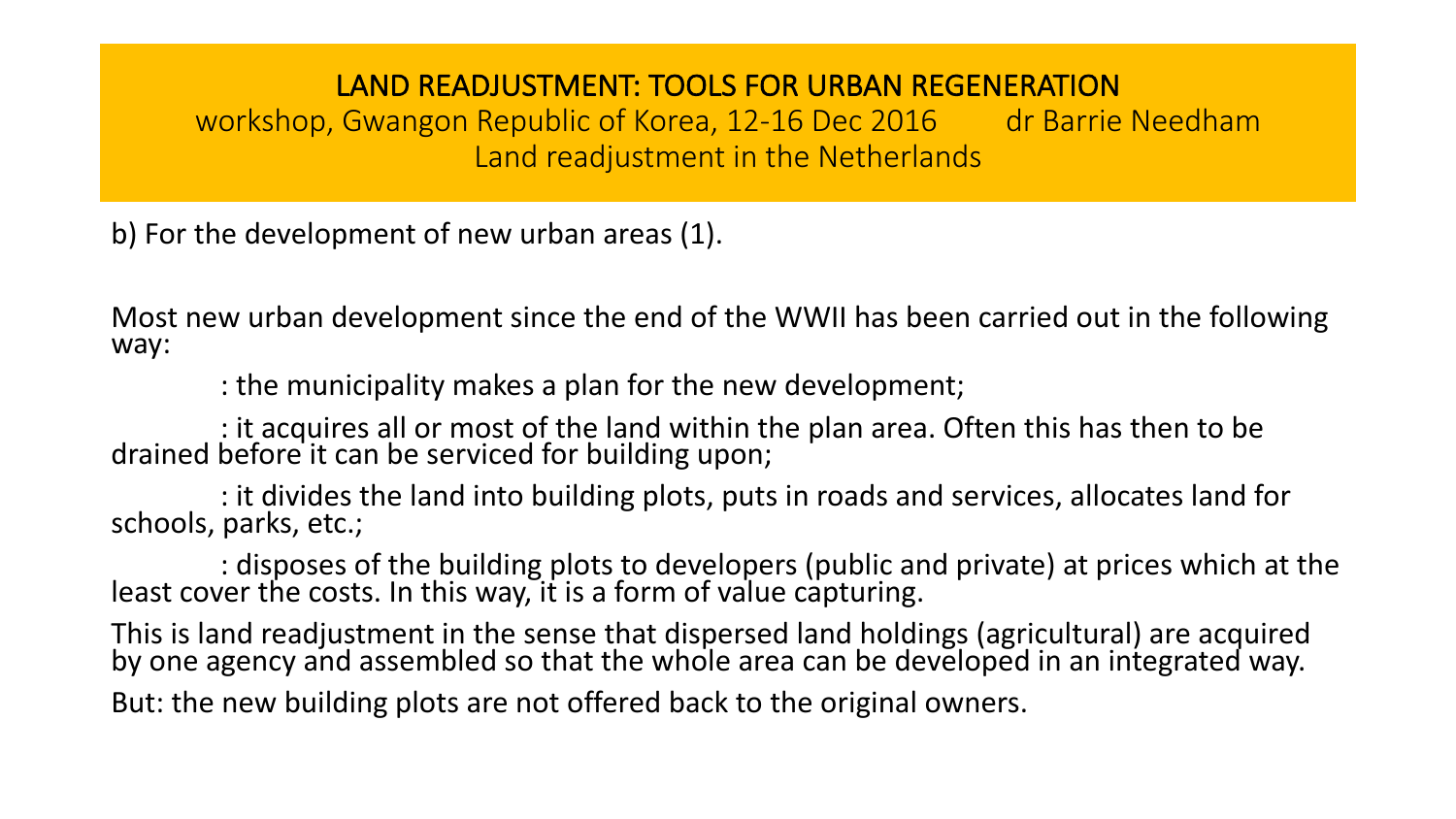workshop, Gwangon Republic of Korea, 12-16 Dec 2016 dr Barrie Needham Land readjustment in the Netherlands

b) For the development of new urban areas (1).

Why do the original owners agree that their land be acquired by the municipality? And at prices considerably less than full development value?

: they cannot develop it themselves, because their plots are too small and they cannot provide the necessary services;

: but they could sell it to commercial developers;

: and municipalities are given no legal priority when trying to acquire such land;

: except expropriation powers, which they have to apply only rarely.

In effect, farmers sell their land voluntarily to municipalities at less than development value, and the development gains are used to supply infrastructure and other public facilities.

Why do commercial developers not challenge municipalities?

Because they consider that municipalities can assemble and service the land better than they (commercial developers) could, moreover the municipality bears all the financial risks.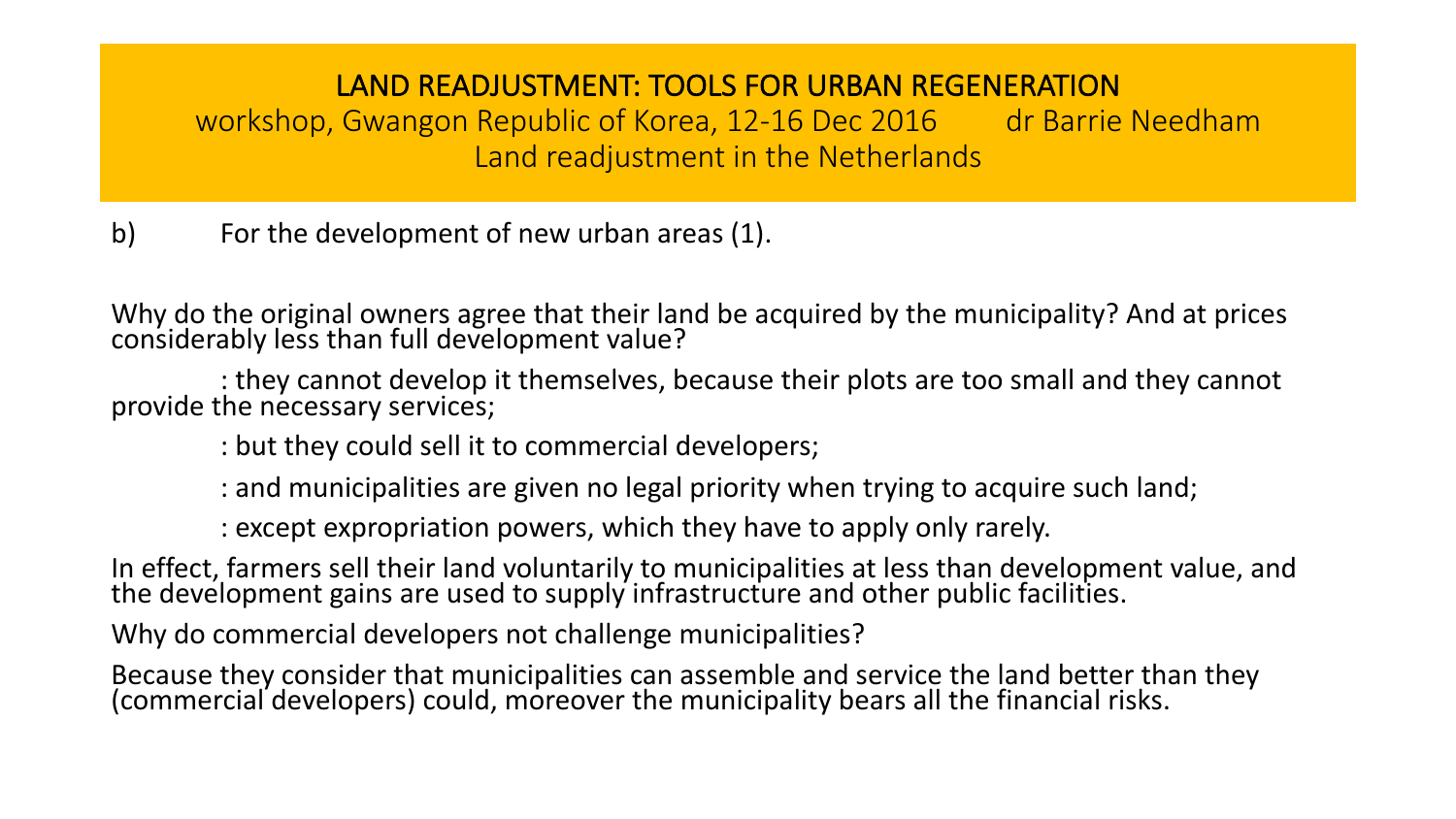workshop, Gwangon Republic of Korea, 12-16 Dec 2016 dr Barrie Needham Land readjustment in the Netherlands

c) For the development of new urban areas (2).

About 20 years ago, commercial developers did start to challenge municipalities as suppliers of development land.

A practice has arisen spontaneously of voluntary land readjustment at the initiative of private land owners. They judge it to be more in their commercial interest than if each developer tried to develop the land itself.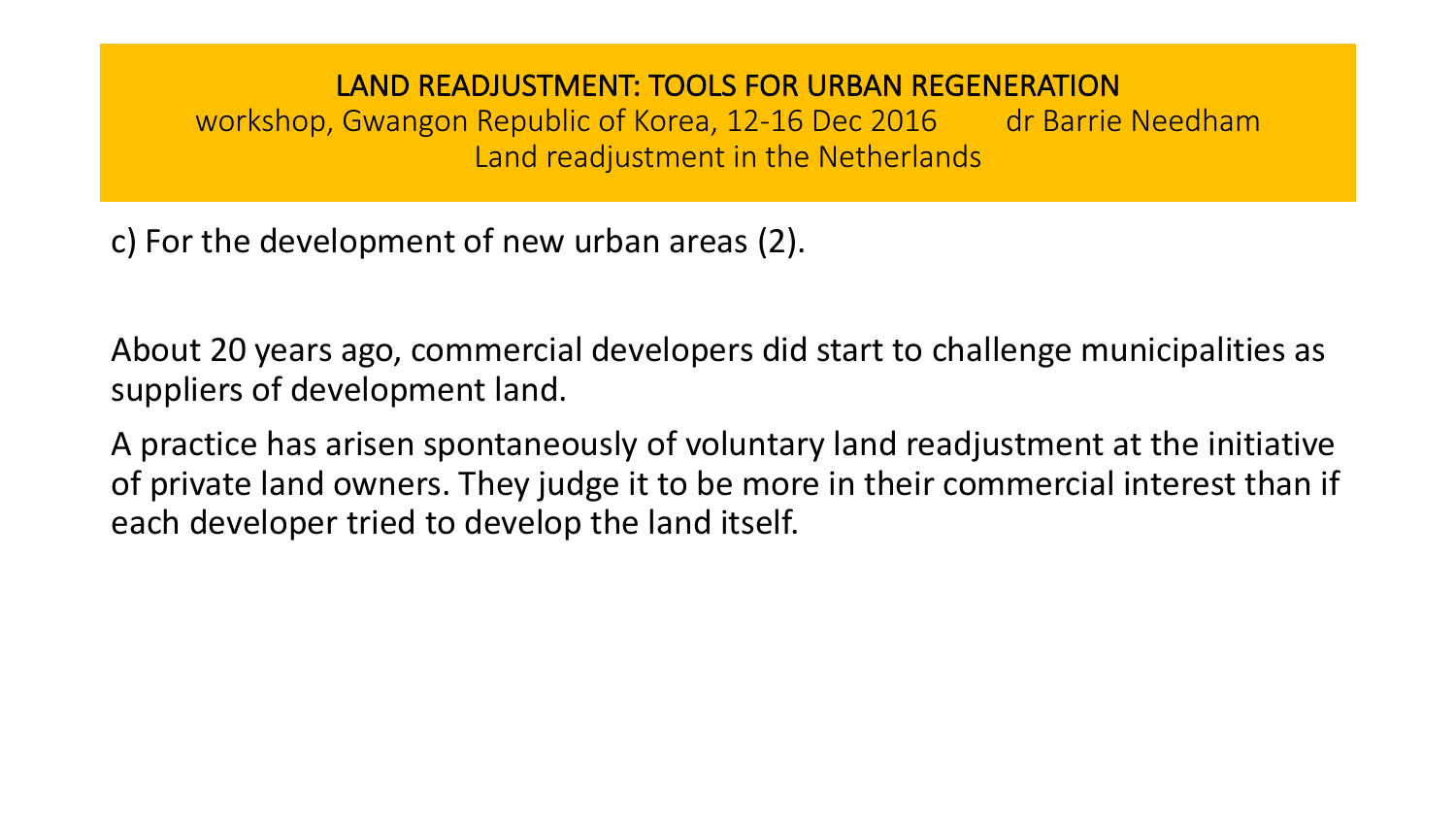workshop, Gwangon Republic of Korea, 12-16 Dec 2016 dr Barrie Needham Land readjustment in the Netherlands

c) For the development of new urban areas (2).

Commercial developers buy land from farmers, then approach the municipality with the proposal that the developers and the municipality together service the land.

: a land pooling agency is set up (often a public-private partnership);

: the commercial developers contribute their land to this agency;

if there are parcels of land which the developers have not been able to acquire and which :<br>would be necessary or desirable for a more integrated development, the municipality acquires this, using expropriation powers;

: the assembled land is then serviced as a whole;

: the resulting building plots are allocated to the commercial developers according to<br>agreed guidelines;

: the commercial developers build houses, shops etc.

- : the agency builds the infrastructure and transfers it to the municipality;
- : the agency is wound up.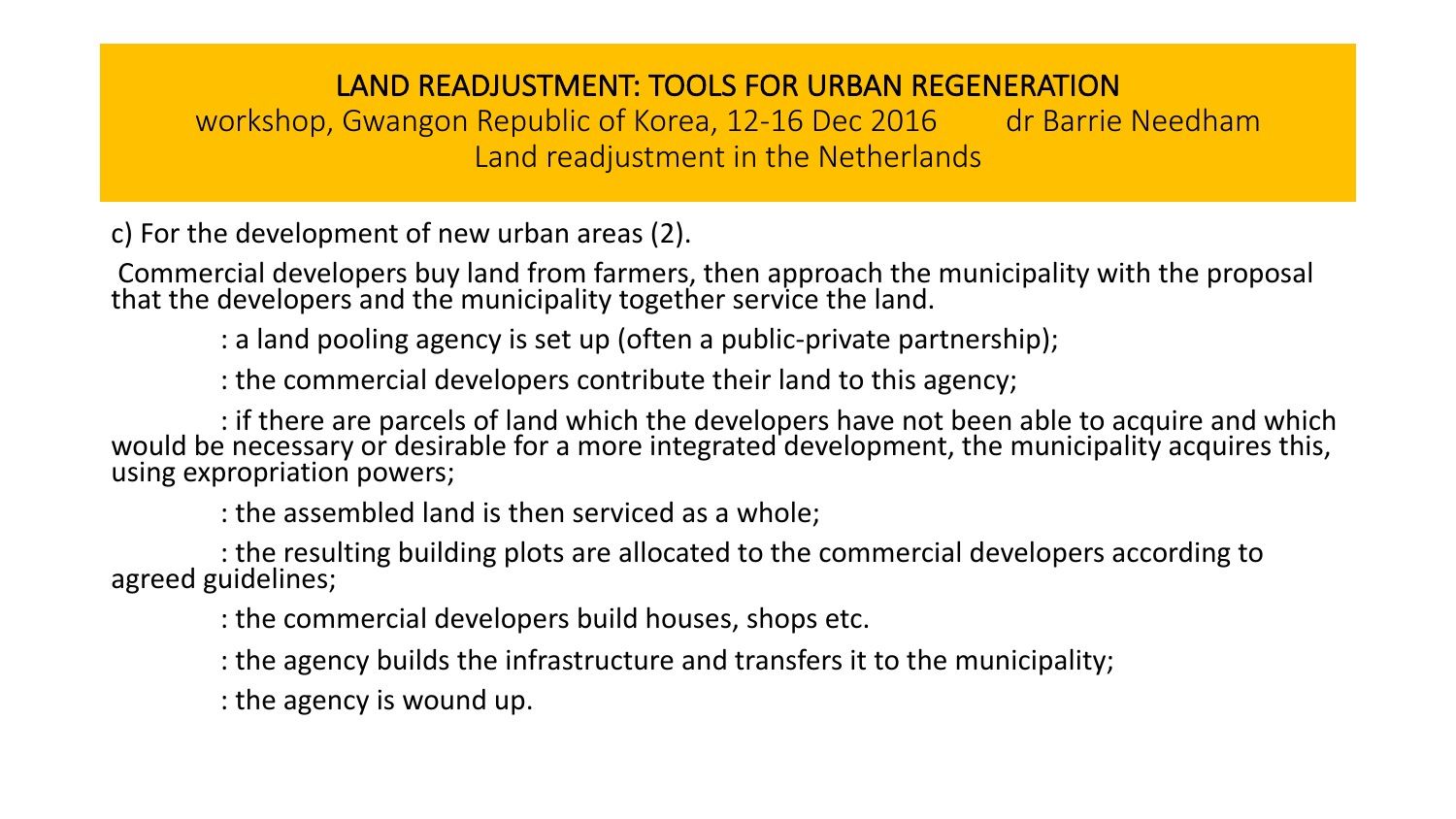workshop, Gwangon Republic of Korea, 12-16 Dec 2016 dr Barrie Needham Land readjustment in the Netherlands

d) For the redevelopment of *existing* urban areas in an integrated way.

If the usual way of *new* urban development in the Netherlands (active municipal land policy) were applied in existing urban areas for urban re-development, it would be very difficult to cover the costs, for the values of

Most of those existing buildings would have to be expropriated, at more than existing use value.

If redevelopment were to be left to private developers, they could not do this in an integrated way (no way of assembling the plots).

And the infrastructure improvements would have to be paid largely by the municipality, for there is no effective method of value capturing.

So urban land readjustment is an interesting possibility.

But there is no legislation for this.

Nevertheless, there is political and professional interest in working this out further.